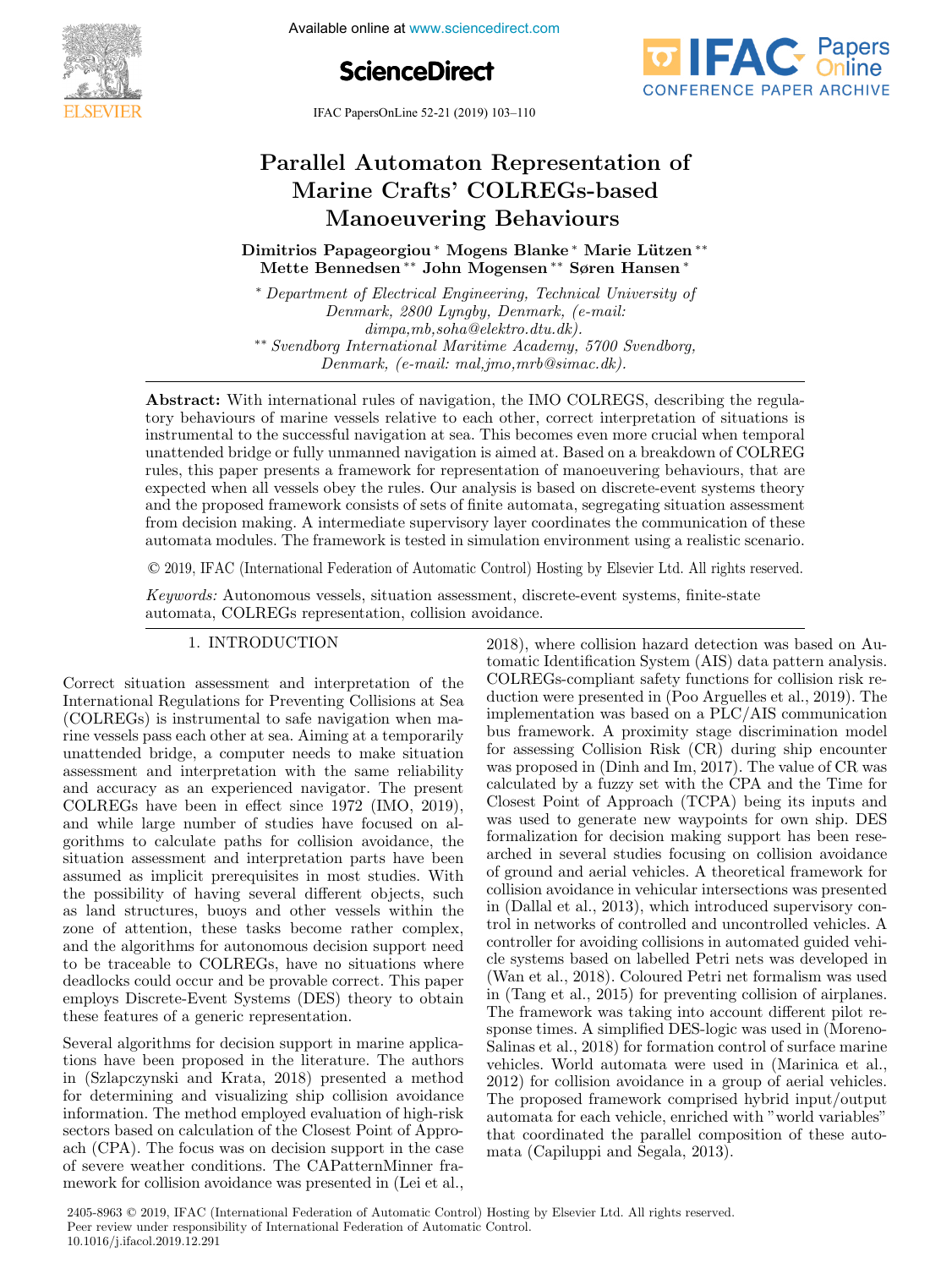Although the problem of collision avoidance has been adequately handled by several DES-based algorithms in the previous works, the explicit representation of the relevant COLREGs for autonomous decision support in surface vessels has sparsely been addressed. This paper presents a three-layer framework for autonomous decision support for navigation based on DES theory. Specifically, two separate Deterministic Finite-State Automata (DFA) are used for diagnosis of current situation and decision making. An additional supervisory module acts as an intermediate layer that manages the interaction between the situation-assessment and the decision-making automata. The advantage of this modular structure pertains not only to implementation simplicity but also to the fact that it allows independent runtime operation of the situationassessment (awareness) and decision-making (navigationmanoeuvering) loops. Moreover, alteration of each of the modules, such as adding more diagnostic steps or more actions, can be done independently from each other. This, in turn, facilitates greater design flexibility and easier maintenance of the autonomous decision support system. One last feature that stems from the DES formulation relates to health monitoring of several of the ship components and equipment, since fault detection is possible by means of modes-events tracking (Blanke et al., 2015).

The remaining of the paper is structured as follows: Section 2 gives an overview of an autonomous sea-faring system for marine surface vessels and describes a typical situation-assessment/decision-making cycle. Section 3 details the DES-based framework for decision support. The applicability of the proposed approach is demonstrated in a simulation of a real-case scenario in Section 4, where comments are made on the results. Finally, conclusions are drawn in Section 5 and elements of future work are presented.

# 2. SYSTEM DESCRIPTION

Marine surface vessels operation systems consist of three basic components. The first is the sensing component, which includes all the diagnostic subsystems and equipment, e.g. sensors and sensor fusion modules. The second component relates to the ship actuation and includes the actuators of the vessel, such as propellers, rudders etc., as well as the associated control systems. Finally, the third component consists of all the coordination and supervisory modules that facilitate the connection between the sensing and actuation modules. This essentially corresponds to the necessary "logic" that interprets the information provided by the sensors and makes decisions on the next course of actions.

The information collected by the ship sensors, such as radar, cameras, lidars, Electronic Chart Display and Information System (ECDIS), AIS, Global Positioning System (GPS), Inertial Navigation System (INS), is consolidated via sensor fusion and passed on to both the ship motion control systems and the situation-assessment module. The latter evaluates the risk of potential hazards. Such assessment includes conclusions on the relative position of the own ship with respect to other vessels or land, as well as predicted behaviours of other vessels.

Finally, the situation-assessment block provides an awareness input to the supervisory module, which evaluates the situation based on the own ship's prescribed route and gives the appropriate commands to the guidance, navigation and motion control systems of the ship. The general operation scheme of a ship is shown in Figure 1.



Fig. 1. Block diagram of situation awareness and navigation. Sensor information is also directly passed to the guidance and navigation systems for facilitating feedback control algorithms.

A typical chain of situation assessment and decision making functions during navigation is shown in the schematics of Figures 2 and 4. As soon as the radar/cameras detect an object, the CPA, i.e. the shortest distance of the own ship to the object over all time (Hansen et al., 2013), is calculated and compared to an awareness distance limit  $d_{aw}$ . If this limit is violated, then the TCPA is estimated and compared to the equivalent awareness time limit  $t_{aw}$ . In the case of this limit also being violated, further examination of the detected object is needed. Specifically, the situation-assessment loop continues as follows:

First, the ECDIS readings are compared to those of the sensor fusion module (radar, cameras etc.) to determine if the detected object is land, structure, buoy or a moving vessel. In the case of land, structure or buoy, the shape of the object from the ECDIS is compared to that from the cameras and if there are substantial discrepancies, an alarms is triggered. If on the other hand the type and shape of the object is confirmed by the ECDIS, then both the own ship position and that of the detected object are confirmed by calculating a certainty factor. This factor is a metric of how reliable the position estimations are, given certain conditions, such as weather, traffic, available light, visibility etc. If the certainty factor is below a limit, then an alarm is triggered, otherwise the estimated positions are used to determine whether alteration of the own ship's course is necessary or not. If this is the case, then an appropriate manoeuver is planned and commanded to the autopilot. After the manoeuver is performed, the ship returns to its normal course.

If the detected object is a moving vessel, then the relative bearing between it and the own ship is calculated as shown in Figure 3. If the other vessel is performing an overtaking manoeuvre, the TCPA is compared to the Time to Next Waypoint (TTW) of the own ship. If the TCPA is smaller than TTW and the CPA is smaller than a pre-specified distance  $d_{act}$  (also called *action limit*), then there is a high risk of collision and an alarm is raised. A similar hazard arises when TCPA is larger than the TTW but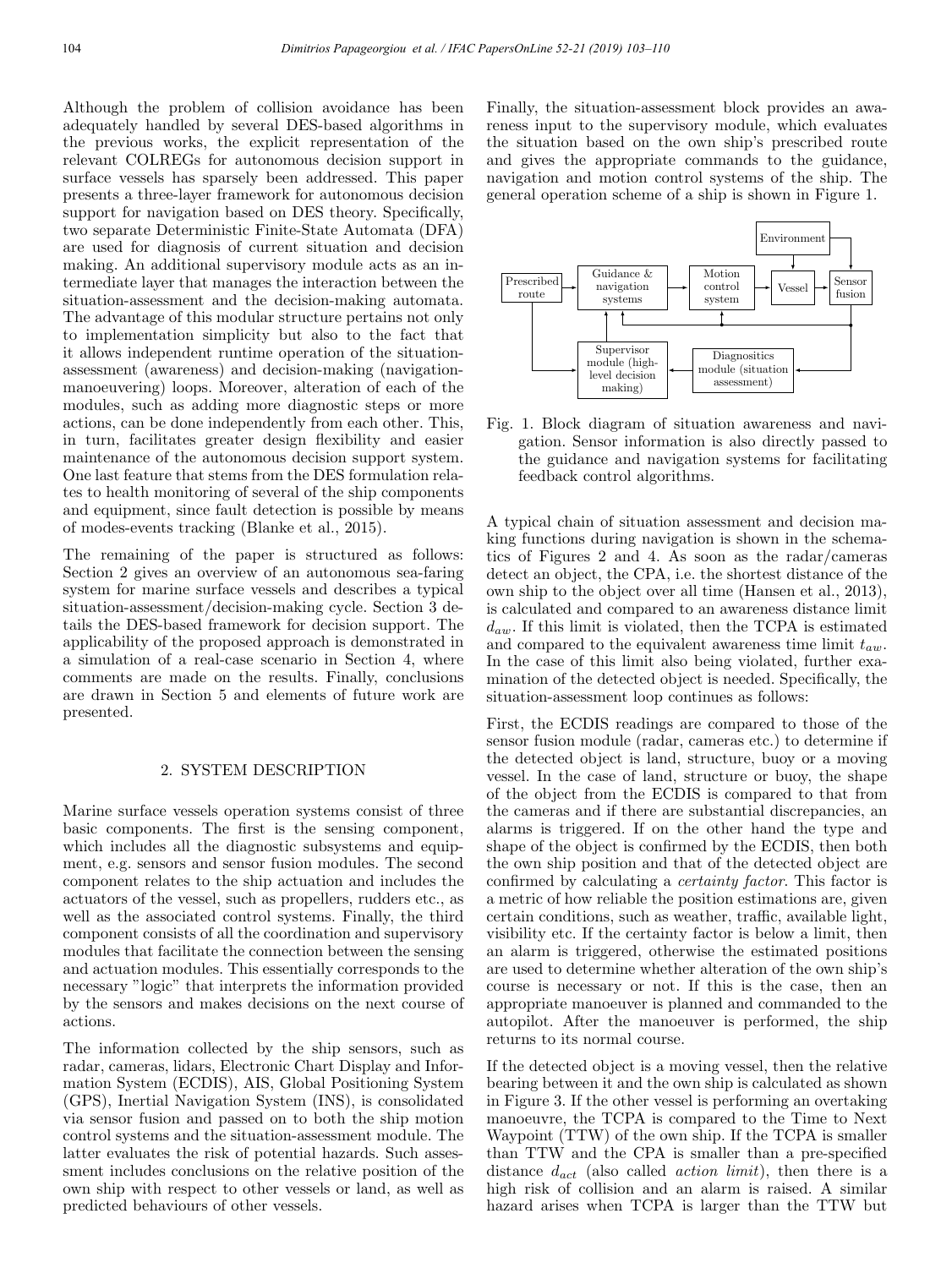the next waypoint of the own ship is towards the moving vessel, in which case the same alarm is triggered. If none of these cases hold, then the ship continues on its predefined course. A similar approach is made if the moving vessel is on the starboard side of the own ship. The difference with the previous case is that there is an additional option of taking a special action when both CPA and TCPA limits are violated, instead of triggering the alarm. This can be seen in Figure 4. If the moving vessel is on the port side of the own ship, then depending on whether it is a motor vessel or not, the same actions are followed as in the overtaking or starboard cases, respectively. Finally, if the relative bearing cannot be determined, an alarm is raised.

Remark 1. There are several types of alarms that depend on the situation-assessment chain that has led their triggering. For instance, inability to determine the relative bearing between own ship and the other vessel implies that the detected object is too fast to estimate its position, whereas very low position certainty factor leads to an alarm relative to the sensors reliability. Another example is the case where TCPA is larger than TTW but the next waypoint of the own ship is on the same side as the detected vessel (boxes 9 and 10 in Figure 2). Here the alarm may suggest an entirely different approach, such as keeping the same course and speed, irrespectively of the next waypoint. Finally, if an alarm is raised due to discrepancy between the sensor fusion and the ECDIS, then a different diagnosis is triggered to determine whether the expected object is missing, has different shape and colour etc. The actions taken after an alarm is triggered also differ depending on the alarm type. They can range from performing more complicated manoeuvres to immobilizing the ship. Analytical description of all possible alarm types is beyond the scope of this paper.

Remark 2. The relative position between the own ship and the detected vessel is classified in the three categories mentioned earlier in this section as follows: If the other vessel has relative bearing  $-112.5^{\circ} \le \beta \le -3.5^{\circ}$ , it is on the port side. If  $-3.5^{\circ} \leq \tilde{\beta} \leq 112.5^{\circ}$ , it is on the starboard side. Otherwise is overtaking as shown in figure 3. Under certain visibility conditions, it may be hard to determine the border line between port and starboard configuration and therefore, it is common to allow for a small uncertainty region  $-3.5^{\circ} \leq \beta \leq 0$ , in which it is considered that the other vessel is on the starboard side (Cockcroft and Lameijer, 2011; Lyu and Yin, 2019).

Remark 3. Similarly to the case of the alarms, different special actions can be taken, depending on several factors, such as the area of sailing, the traffic, the manoeuvrability of the own ship, the weather conditions, the condition of the sensing equipment etc.. Such special actions can range from simple speed reduction to turning starboard or even performing more complicated manoeuvres. A detailed listing of all possible special actions is outside of the scope of this study and will be omitted from this paper.

# 3. DECISION SUPPORT FRAMEWORK

The clear segregation of a navigator's activities, as these were described in Section 2, into situation assessment and decision making motivates the use of a modular structure for sea-faring autonomy that facilitates collision avoidance. DES theory and specifically DFA constitute a natural framework for developing both diagnosis and decisionmaking solutions for autonomous systems due to the eventdriven dynamics of such processes. The proposed framework comprises two DFA, one for situation assessment and one for decision-making and a supervisory module that coordinates the two automata. One advantage that motivated the selected framework choice was also the ability to detect deadlocks based on the connectivity properties of the DFA graphs, as this will be demonstrated later in this section. Both the situation-assessment and the decisionmaking DFA are detailed below. Elements of DES theory are provided in Appendix A.

#### 3.1 Situation-assessment automaton

The information reported to the own ship supervisory module relates to the following statements:

- $r_0$ : The sensor fusion (camera/radar) system detects an object.
- $r_1$ : The detected object violates the awareness level in terms of CPA (CPA $\langle d_{aw} \rangle$ ).
- $r_2$ : The detected object violates the awareness level in terms of TCPA (TCPA $< t_{aw}$ ).
- $r_3$ : The ECDIS reports that the object is land.
- $r_4$ : The ECDIS reports that the object is buoy.
- $r<sub>5</sub>$ : The geometry of the detected object matches the ECDIS description.
- $r_6$ : The detected moving object is overtaking.
- $r<sub>7</sub>$ : The detected moving object is on the port side of the own ship.
- $r_8$ : The detected moving object is on the starboard side of the own ship.
- $r_9$ : The detected moving object is a motor vessel.
- $r_{10}$ : The CPA is smaller than the action limits  $d_{act}$ .
- $r_{11}$ : The TCPA is smaller than the TTW.
- $r_{12}$ : The next course is on the same side as the detected moving object.
- $r_{13}$ : The certainty factor of sensor fusion description matching the ECDIS is above the predefined threshold.
- $r_{14}$ : There is conflict between the predefined route and the land/buoy position.
- $r_{15}$ : The diagnostic report has been passed to the supervisor.
- $r_{16}$ : The course adjustment is completed.
- $r_{17}$ : The special action is taken.

The discrete states  $D_i$ :  $\bigcup_{i=1}^{16}$  $\bigcup_{i=1}$  { $D_i$ }  $\triangleq$   $D$  concerning the situation assessment chain are:

- $D_1$ : The sensor fusion system (radar, camera, etc.) scans for objects (initial state).
- $D_2$ : The CPA is compared to  $r_{aw}$  (awareness distance limits).
- $D_3$ : The TCPA is compared to  $t_{aw}$  (awareness time limits).
- $D_4$ : The ECDIS readings are used to assess whether the detected object is land or construction.
- $D_5$ : The ECDIS readings are used to assess whether the detected object is buoy.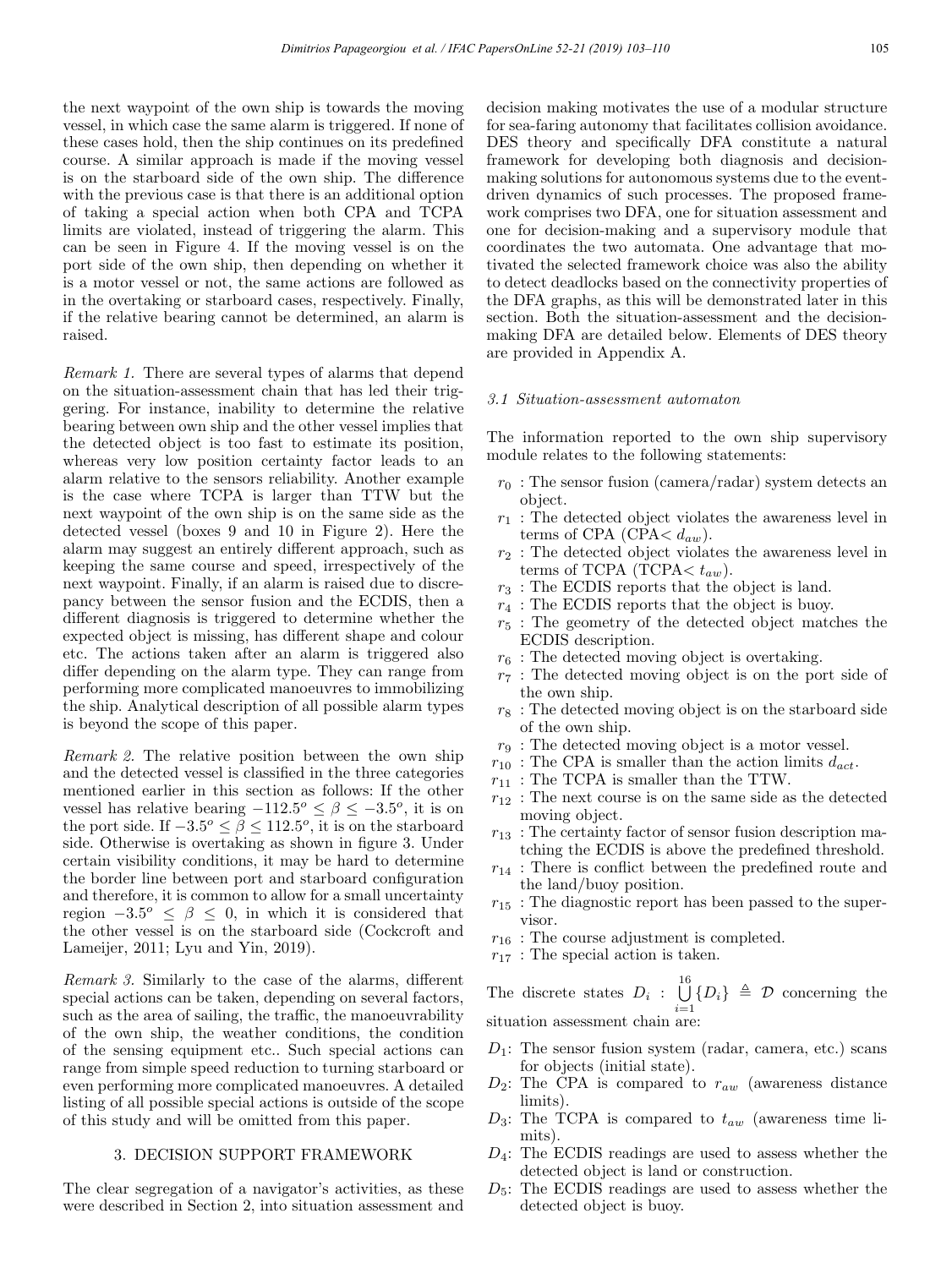

Fig. 2. Situation-assessment and decision-making loops based on COLREGs.



# Overtaking

- Fig. 3. Determination of relative position between own ship and detected moving object. The coloured sector corresponds to the area of the head-on uncertainty.
- $D_6$ : An assessment is made of whether the moving object is overtaking the own ship.
- $D_7$ : An assessment is made of whether the moving object is on the port side the of own ship.
- $D_8$ : An assessment is made of whether the moving object is on the starboard side of the own ship.
- $D_9$ : An assessment is made of whether the moving object is a motor vessel or not.
- $D_{10}$ : The TCPA is compared to the TTW.
- $D_{11}$ : The CPA is compared to the action limits  $d_{act}$ .
- $D_{12}$ : An assessment is made of whether the next course of the own ship is on the same side of the detected moving object.
- $D_{13}$ : The geometry of the detected object from the sensor fusion system is compared to the that coming from ECDIS.



Fig. 4. Expanded blocks 9 and 11.

- $D_{14}$ : The position certainty factor is calculated and compared to the predefined threshold.
- $D_{15}$ : The current course and next waypoint of the own ship is compared to the position of the detected object.
- $D_{16}$ : The sequence of the reports is passed to the supervisor (marked state).

The event set  $E_D$  associated to the discrete states set  $D$ is defined as:

$$
E_d = \bigcup_{i=0}^{16} \{r_i, \neg r_i\}.
$$

The extended transition function  $f_d : \mathcal{D} \times E_d^* \to \mathcal{D}$  is fully described by the state transition diagram in Figure 5. For instance  $f_d(D_1, \neg r_0) = D_1$ ,  $f_d(D_7, \neg r_7) = D_8$ ,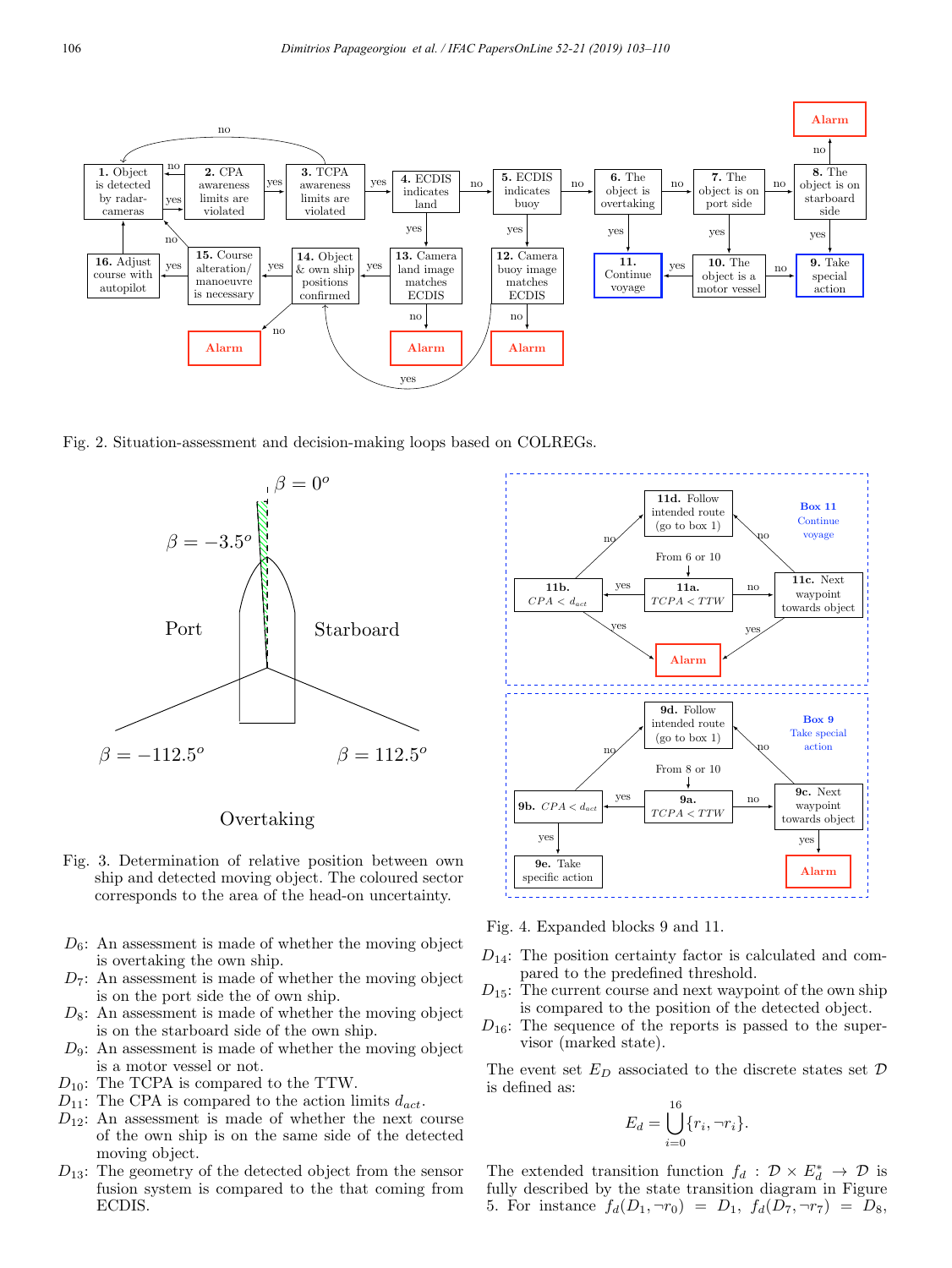

Fig. 5. State transition diagram of the situationassessment automaton.

 $f_d(D_2, r_1r_2) = f_d(f_d(D_2, r_1), r_2) = f_d(D_3, r_2) = D_4$  and  $f_d(D_{15}, \varepsilon) = D_{15}$ , while for transitions not described in the diagram the function is undefined, e.g.  $f_d(D_8, r_9)$  is not defined. Then the situation-assessment automaton  $G_d$ is defined as the five-tupple

$$
G_d \triangleq (\mathcal{D}, E_d, f_d, D_1, D_{16}) . \tag{3.1}
$$

The set of marked states for  $G_d$  is chosen to contain only the state  $D_{16}$  because it signifies the end of a full diagnosis cycle. The language generated by the  $G_d$  is defined as

$$
\mathcal{L}(G_d) \triangleq \{ s \in E_d^* \; : \; f_d(D_1, s) \text{ is defined} \} \tag{3.2}
$$

and is basically the set of all strings s of events in  $E<sub>d</sub>$  that starting from the initial sate  $D_1$  cause a valid transition to any of the sates in  $\mathcal{D}$ , i.e an admissible directed path in the state transition diagram of Figure 5. The language  $\mathcal{L}(G_d)$  is a powerful tool for fault detection, since invalid transitions, i.e. observed strings  $s_f \notin \mathcal{L}(G_d)$ , imply the occurrence of faults in the situation-assessment process. It should be noted that  $\mathcal{L}(G_d)$  is by definition prefixed-closed since a string  $s \in \mathcal{L}(G_d)$  only if the all of its prefixes correspond to possible paths in the situation-assessment automaton graph (Cassandras and Lafortune, 2008).

The language  $\mathcal{L}_m(G_d)$  marked by  $G_d$  is defined as

$$
\mathcal{L}_m(G_d) \triangleq \{ s \in \mathcal{L}(G_d) : f_d(D_1, s) = D_{16} \} . \tag{3.3}
$$

If  $L_d$  is the concatenated language  $L_d \triangleq {\epsilon}^* \bigcup {\{\neg r_0\}}^* L_1^{16}$ , where  $L_1^{16}$  contains all the strings of length less or equal the cardinality of  $E_d - \{\neg r_0\}$  that cause a transition from  $D_1$  to  $D_{16}$ , then  $\mathcal{L}_m(G_d)$  is the Kleene-Closure of  $L_d$ .

The situation-assessment automaton  $G_d$  is not blocking since from each mode  $D_i$  there exists a path in the transition diagram to  $d_{16}$ , i.e all its states are coaccessible to  $D_{16}$ .

#### 3.2 Decision-making automaton

The discrete states  $Q_i: \bigcup_{i=1}^{4}$  $\bigcup_{i=1} \{Q_i\} \triangleq \mathcal{Q}$  concerning the own ship operation are:

- $Q_1$ : The own ship moves on the predefined course.
- Q2: The own ship makes a course adjustment.
- $Q_3$ : A special action is taken.

Q4: The alarm is raised.



Fig. 6. State transition diagram of the decision-making automaton.

The event set  $E_q$  governing the transitions between the modes  $Q_i$  is defined as  $E_q \triangleq \bigcup^{18}$  $\bigcup_{i=1} \{e_i\}$ , where the events  $e_i$ are considered after the possible paths in the schematic of Figure 2. These events will be explicitly defined later in this section along with the description of the supervisory module.

Similarly to the case of  $G_d$ , the extended transition function  $f_q: \mathcal{Q} \times E_q^* \to \mathcal{D}$  is fully described by the state transition diagram in Figure 6. For example  $f_q(Q_1, e_{10}) =$  $Q_2$ , whereas  $f_q(Q_3, e_{11})$  is undefined. The decision-making automaton  $G_q$  is defined as the five-tupple

$$
G_q \triangleq (Q, E_q, f_q, Q_1, Q_m), \ Q_m = \{Q_1, Q_4\}. \tag{3.4}
$$

The language generated by the  $G_q$  is defined as

$$
\mathcal{L}(G_q) \triangleq \{ s \in E_q^* \; : \; f_q(Q_1, s) \text{ is defined} \} \; . \tag{3.5}
$$

The language  $\mathcal{L}_m(G_q)$  marked by  $G_q$  is defined as

$$
\mathcal{L}_m(G_q) \triangleq \{ s \in \mathcal{L}(G_q) : f_q(Q_1, s) \in \mathcal{Q}_m \} . \tag{3.6}
$$

Similarly to  $G_d$ , the decision-making automaton  $G_q$  is not blocking since all its states are coaccessible to  $\mathcal{Q}_m$ .

#### 3.3 Supervisory module

The supervisory module is an intermediate layer in the autonomous decision support framework that receives inputs from the situation-assessment automaton, as well as from the guidance and motion control systems of the ship. The input from  $G_d$  is an element of  $L_d$ , i.e. a series of events at the end of each diagnostics cycle. After processing the received inputs, the supervisory module outputs an event string  $s \in L_d = e_i$ ,  $i \in \{1, 2, 3, \ldots 18\}$  generated by the projection of the situation-assessment DFA event sequence onto the event set  $E_d^- \triangleq E_d - \{r_{15}\}\$  (basically by removing the last event  $r_{15}$ ). This event string triggers a transition in the decision-making automaton described earlier in this section. The evaluation of each event  $e_i$  depends on the elements  $r_i$  received from the situation-assessment automaton. By denoting the logical OR operator with the  $" +"$ symbol, the events  $e_i$  are defined as follows: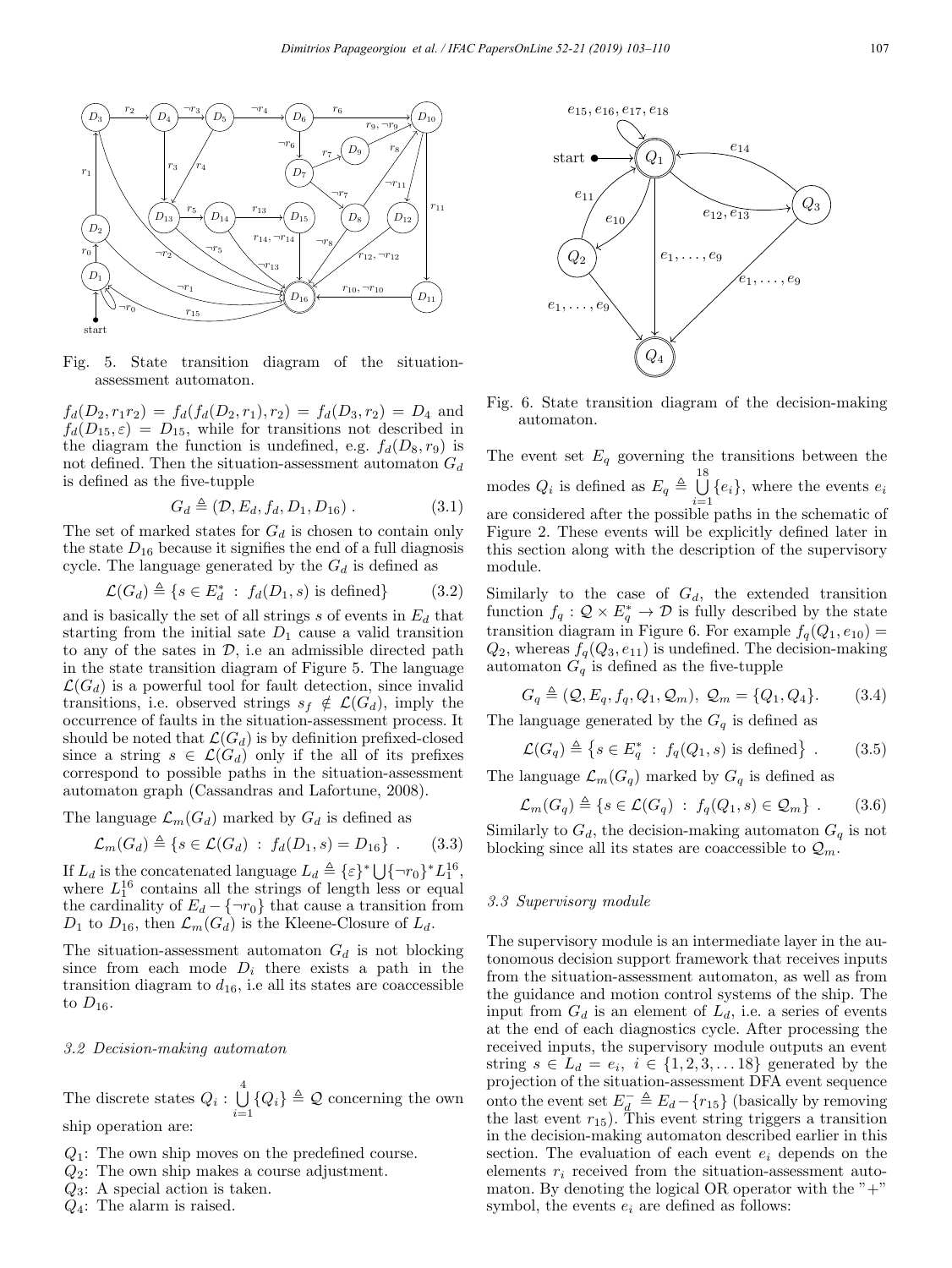$$
e_1 = r_0r_1r_2(r_3 + \neg r_3r_4) \neg r_5
$$
  
\n
$$
e_2 = r_0r_1r_2 \neg r_3 \neg r_4r_6r_{11}r_{10}
$$
  
\n
$$
e_3 = r_0r_1r_2 \neg r_3 \neg r_4r_6 \neg r_{11}r_{12}
$$
  
\n
$$
e_4 = r_0r_1r_2 \neg r_3 \neg r_4r_7r_9r_{11}r_{10}
$$
  
\n
$$
e_5 = r_0r_1r_2 \neg r_3 \neg r_4r_7r_9 \neg r_{11}r_{12}
$$
  
\n
$$
e_6 = r_0r_1r_2 \neg r_3 \neg r_4r_7 \neg r_9 \neg r_{11}r_{12}
$$
  
\n
$$
e_7 = r_0r_1r_2 \neg r_3 \neg r_4r_8 \neg r_{11}r_{12}
$$
  
\n
$$
e_8 = r_0r_1r_2 \neg r_3 \neg r_4 \neg r_6 \neg r_7 \neg r_8
$$
  
\n
$$
e_9 = r_0r_1r_2(r_3 + \neg r_3r_4)r_5 \neg r_{13}
$$
  
\n
$$
e_{10} = r_0r_1r_2(r_3 + \neg r_3r_4)r_5r_{13}r_{14}
$$
  
\n
$$
e_{11} = r_1e
$$
  
\n
$$
e_{12} = r_0r_1r_2 \neg r_3 \neg r_4r_7 \neg r_9r_{11}r_{10}
$$
  
\n
$$
e_{13} = r_0r_1r_2 \neg r_3 \neg r_4r_8r_{11}r_{10}
$$
  
\n
$$
e_{14} = r_{17}
$$
  
\n
$$
e_{15} = r_0r_1r_2 \neg r_3 \neg r_4 (r_6 + \neg r_6r_7(r_9 + \neg r_9)
$$
  
\n
$$
+ \neg r_6 \neg r_7r_8) r_{11} \neg r_{10}
$$
  
\n
$$
e_{16} = r_0r_1r_2 \neg r_3 \neg r_
$$

By inspection of the sequences in  $E_d$  and the definition of the values  $e_i$ , it is easy to see that except for  $e_{11}$  and  $e_{14}$ , the events in the output sequence are mutually exclusive. This means that there can not be ambiguity regarding the transitions in the decision-making automaton. This is not surprising since the definitions of the events  $e_i$  in the supervisory module were made in accordance to the possible outcomes of the situation-assessment/decisionmaking loops in Figure 2.

The situation-assessment and decision-making automata operate independently to each other and at different frequencies. A cycle in the diagram of  $G_d$  should be as fast as the sensor fusion modules allow, while the duration of a cycle in  $G_q$  depends on the specific situation. For instance, if nothing unexpected occurs during the trip of the own ship, the decision-making automaton will always be in  $Q_1$ .



Fig. 7. State transition diagram of the parallel composition of decision-making and situation-assessment automata via the modular architecture and the supervisor layer.

In the case of multiple detected objects, separate instances of the situation-assessment automaton run in parallel and provide all information to the supervisory model, which employs either consensus or optimisation methods. This case is not considered in the present paper.

Remark 4. The DFA state transition diagrams were manually generated based on the possible diagnostic actions during situation assessment and on the transition rules that defined the supervisory module. As such, all possible transitions were included.

## 4. SIMULATION RESULTS

The autonomous decision support framework was implemented and tested in simulation environment using Matlab. The simulator included a kinematics model for the own ship and a second vessel as well as the three-layer proposed solution, without considering specific models for sensor fusion. The operation scenario is detailed in the following.

## 4.1 Simulation scenario

The simulation scenario considers a small power-driven own ship of 48m length, 6m breadth and 144m turning radius manoeuvrability, sailing on open waters with 16 knots on a course  $57^\circ$  from north. The weather is clear with no rain and no depth or navigational restrictions, while the traffic congestion is low. At  $t = 0$  an object is observed on the radar scans at distance 11.5 nautical miles. The detected object is a vessel moving with 12 knots at zero heading in  $50^{\circ}$  bearing relatively to the own ship. The awareness and action limits are chosen as  $d_{aw} = 2.7$ nautical miles,  $d_{act} = 1.5$  nautical miles,  $t_{aw} = 10$  minutes and  $TTW = 6$  minutes. It is assumed that there are no discrepancies in the sensors or the ECDIS readings. The scenario was simulated for an hour (simulation time) with sampling time of 10sec.

## 4.2 Results

According to the diagram in Figure 2, at a given time when both the CPA and TCPA limits are violated and since the detected vessel is on the starboard side of the own vessel, a special action will have to be taken. According to the COLREGs rule 15 (see Appendix B), the action relates to the own ship giving way to the target vessel, which in this scenario is facilitated by a turn to starboard by  $15^{\circ}$ . The event sequence that will be output by the situationassessment automaton is

$$
s = r_0 r_1 r_2 \neg r_3 \neg r_4 \neg r_6 \neg r_7 r_8 r_{11} r_{10} r_{15} .
$$

Indeed, after approximately 45min, the own ship makes a starboard turn of  $15^{\circ}$  to avoid risk of collision with the detected vessel. The modes and events sequences for both  $G_d$  and  $G_q$  are listed below for the time interval 43–47min:

$$
D_1 \rightarrow D_2 \rightarrow D_3 \rightarrow D_4 \rightarrow D_5 \rightarrow D_6 \rightarrow D_7 \rightarrow D_8 \rightarrow
$$
  
\n
$$
D_{10} \rightarrow D_{12} \rightarrow D_{16} \rightarrow D_1 \rightarrow D_2 \rightarrow D_3 \rightarrow D_4 \rightarrow
$$
  
\n
$$
D_5 \rightarrow D_6 \rightarrow D_7 \rightarrow D_8 \rightarrow D_{10} \rightarrow D_{11} \rightarrow D_{16}.
$$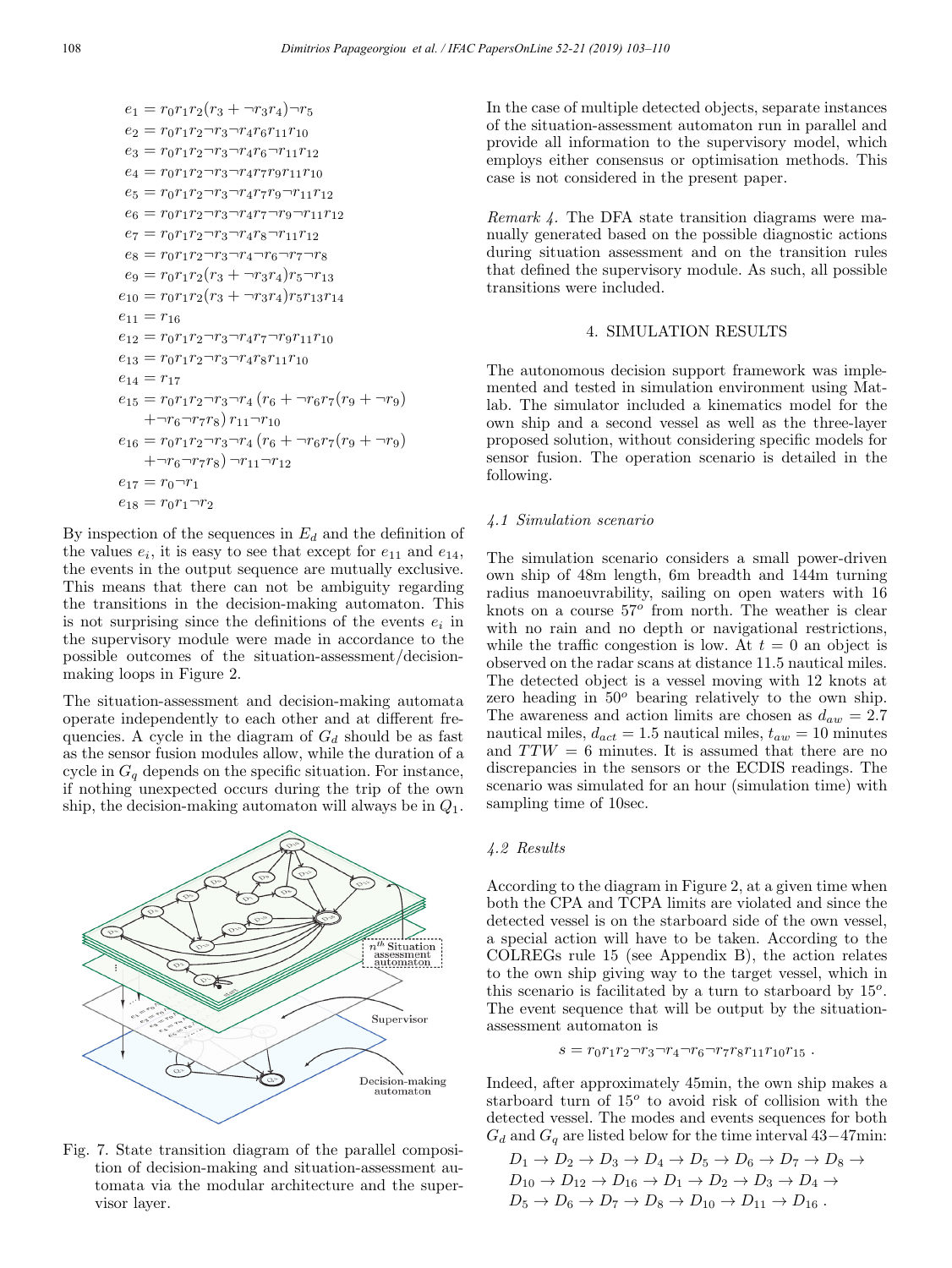

Fig. 8. Simulated courses of own ship and other vessel. The marker colours denote the evolution in time. Green colour corresponds to initial times, while blue to final times. It can be seen that the  $15^{\circ}$  starboard turn of the own ship allowed the other vessel to pass from the intersection point earlier than the own ship.

$$
e_a = r_0 r_1 r_2 \neg r_3 \neg r_4 \neg r_6 \neg r_7 r_8 \neg r_{11} \neg r_{12} r_{15}
$$
  
\n
$$
\Rightarrow e_{16} = P_{E_d^-}(e_a) \text{ and } Q_1 \to Q_1 ,
$$
  
\n
$$
e_b = r_0 r_1 r_2 \neg r_3 \neg r_4 \neg r_6 \neg r_7 r_8 r_{11} r_{10} r_{15}
$$
  
\n
$$
\Rightarrow e_{13} = P_{E_d^-}(e_b) \text{ and } Q_1 \to Q_3 .
$$

The parallel composition of  $G_d$  and  $G_q$  through the supervisory module can be written for these time interval as

$$
(D_1, Q_1) \stackrel{r_0}{\rightarrow} (D_2, Q_1) \stackrel{r_1}{\rightarrow} (D_3, Q_1) \stackrel{r_2}{\rightarrow} (D_4, Q_1) \stackrel{r_3}{\rightarrow}
$$
  
\n
$$
(D_5, Q_1) \stackrel{r_0}{\rightarrow} (D_6, Q_1) \stackrel{r_0}{\rightarrow} (D_7, Q_1) \stackrel{r_1}{\rightarrow} (D_8, Q_1) \stackrel{r_8}{\rightarrow}
$$
  
\n
$$
(D_{10}, Q_1) \stackrel{r_1}{\rightarrow} (D_{12}, Q_1) \stackrel{r_1}{\rightarrow} (D_{16}, Q_1) \stackrel{r_1_5}{\rightarrow} (D_1, Q_1) \stackrel{r_0}{\rightarrow}
$$
  
\n
$$
(D_2, Q_1) \stackrel{r_1}{\rightarrow} (D_3, Q_1) \stackrel{r_2}{\rightarrow} (D_4, Q_1) \stackrel{r_2}{\rightarrow} (D_5, Q_1) \stackrel{r_1_4}{\rightarrow}
$$
  
\n
$$
(D_6, Q_1) \stackrel{r_0}{\rightarrow} (D_7, Q_1) \stackrel{r_0}{\rightarrow} (D_8, Q_1) \stackrel{r_8}{\rightarrow} (D_{10}, Q_1) \stackrel{r_{11}}{\rightarrow}
$$
  
\n
$$
(D_{11}, Q_1) \stackrel{r_{10}}{\rightarrow} (D_{16}, Q_1) \stackrel{r_{15}}{\rightarrow} (D_1, Q_3).
$$

Figure 8 shows the trajectories of both the own ship and the detected vessel, denoted by squares and triangles, respectively. The colour convention used is indicative of time, i.e. green corresponds to initial and blue to final times. As it can be seen, the starboard turn performed by the own ship allowed enough time for the other vessel to pass through the courses' intersection area in a safe distance to avoid collision risk. This is also shown in Figure 9, where the entire courses of the own ship and the detected vessel are plotted with (top) and without (bottom) the own ship special action taken.

#### 5. CONCLUSIONS AND FUTURE WORK

A three-layer DES-based framework was presented in this paper for describing COLREGs-based manoeuvring behaviours of marine surface vessels. The proposed solution was based on a segregated representation of the diagnosis and decision-making functionalities that are taking place before, during and after various objects are detected on the ships's sensors. Two DFA were introduced modelling all the controls and actions advised by COLREGs. An additional supervisory module was used for coordination



Fig. 9. Simulated courses of own ship and other vessel in the case of changed (top) and unchanged (bottom) course. The square and the triangle markers depict the own ship and the other vessel, respectively at the TCPA. The origin of the coordinate system is the initial position of the own ship.

of the automata. The usability of this low-complexity framework was demonstrated in simulation environment in a scenario of a single vessel approaching the own ship with high risk of collision. Autonomous situation assessment and decision making were achieved through appropriate event monitoring and mode scheduling by the supervisory module. Future extensions of this work will include consideration of more complicated scenarios with more than one encountered objects, as well as the design of DES observers for state tracking.

## ACKNOWLEDGEMENTS

This research is sponsored by the Danish Maritime Foundation, Orients Fund and LauritzenFonden through the ASAN project.

#### REFERENCES

- Blanke, M., Kinnaert, M., Lunze, J., and Staroswiecki, M. (2015). Diagnosis and Fault-tolerant Control, 3rd Edition. Springer. doi:10.1007/978-3-662-47943-8.
- Capiluppi, M. and Segala, R. (2013). World automata: A compositional approach to model implicit communication in hierarchical hybrid systems. Electronic Proceedings in Theoretical Computer Science, Eptcs, 124, 58–72. doi:10.4204/EPTCS.124.7.
- Cassandras, C.G. and Lafortune, S. (2008). Introduction to discrete event systems. Springer US. doi:10.1007/ 978-0-387-68612-7.
- Cockcroft, A. and Lameijer, J. (2011). A Guide to the Collision Avoidance Rules. Elsevier Science.
- Dallal, E., Colombo, A., Del Vecchio, D., and Lafortune, S. (2013). Supervisory control for collision avoidance in vehicular networks using discrete event abstractions. Proceedings of the American Control Conference, 6580514, 4380–4386. doi:10.1109/ACC.2013.6580514.